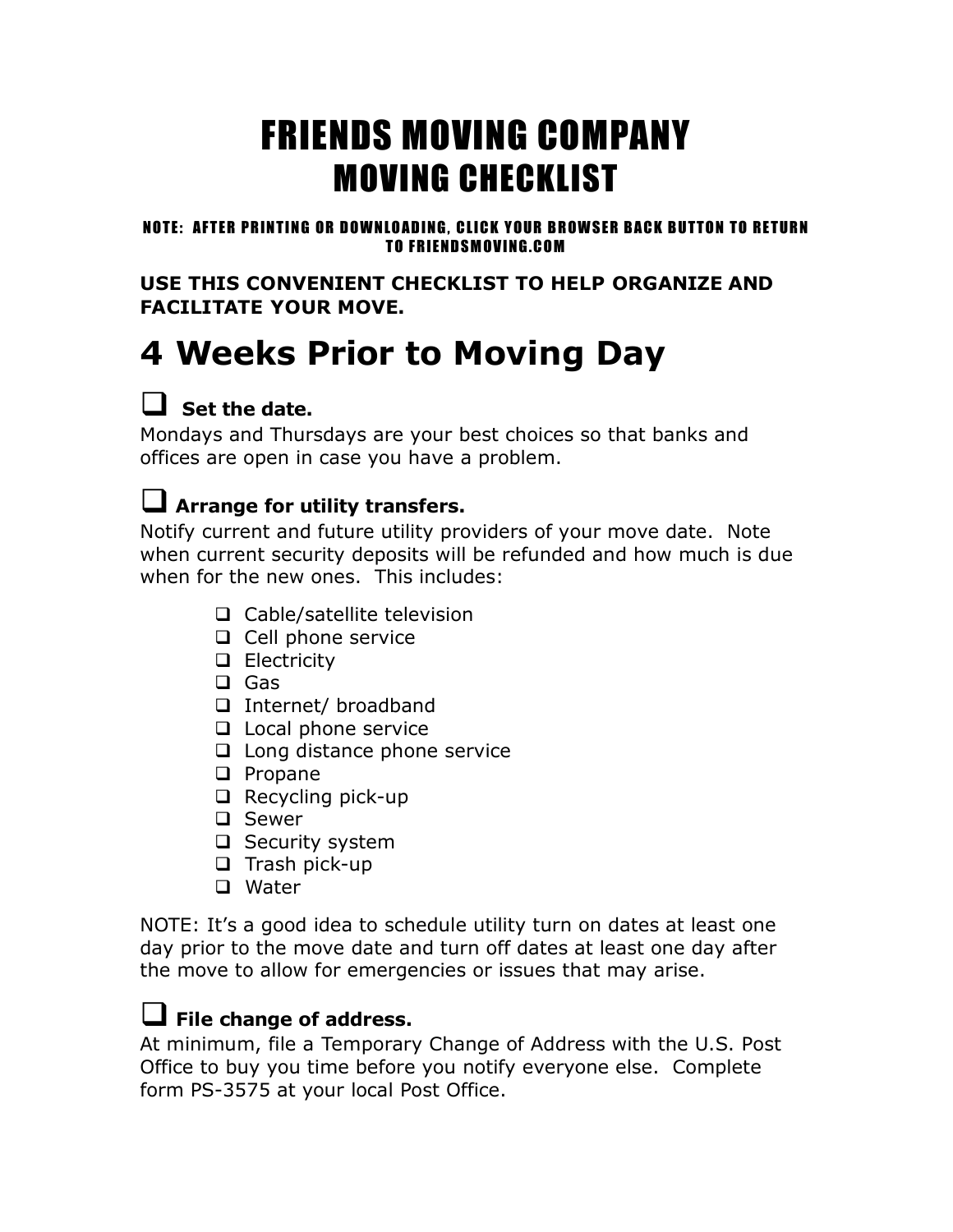#### **Make sure you have enough cash on hand to cover any unforseen expenses or emergencies.**

#### **Notify specific people of your change of address.**

Some of the people who might need your change of address include:

- $\Box$  Accountant/tax preparer
- □ Alumni associations
- Attorneys
- $\Box$  Babysitter/ child care provider
- $\Box$  Banks (auto loans, checking accounts, credit cards, home equity, IRAs, mortgage, safe deposit box, savings account)
- □ Broker
- $\Box$  Business cards (order new ones)
- $\Box$  Cell phone provider
- $\Box$  Child care/ daycare
- □ Chiropractor
- $\Box$  Courts, especially for traffic tickets or local disputes
- $\Box$  Credit bureaus
- $\Box$  Credit card issuers
- Dentist
- D Department of Motor Vehicles
- D Diaper service
- Doctor
- $\Box$  Dry cleaning pick-up and delivery
- **Q** Family members
- $\Box$  Health clubs
- $\Box$  House cleaning service
- $\Box$  House of worship
- $\Box$  Insurance providers (auto, health, life, other vehicles)
- $\Box$  IRS (form 8822)
- **Lawn care**
- $\Box$  Luggage tags (replace existing ones)
- □ Magazine subscriptions
- $\Box$  New employer
- □ Newspaper subscriptions
- $\Box$  Old employer
- □ Orthodontist
- □ Parent-teacher association
- **Q** Passport
- $\Box$  Pet sitter/ dog walker/ pet day care
- □ Pharmacy (BONUS: get year-to-date expense summary for taxes)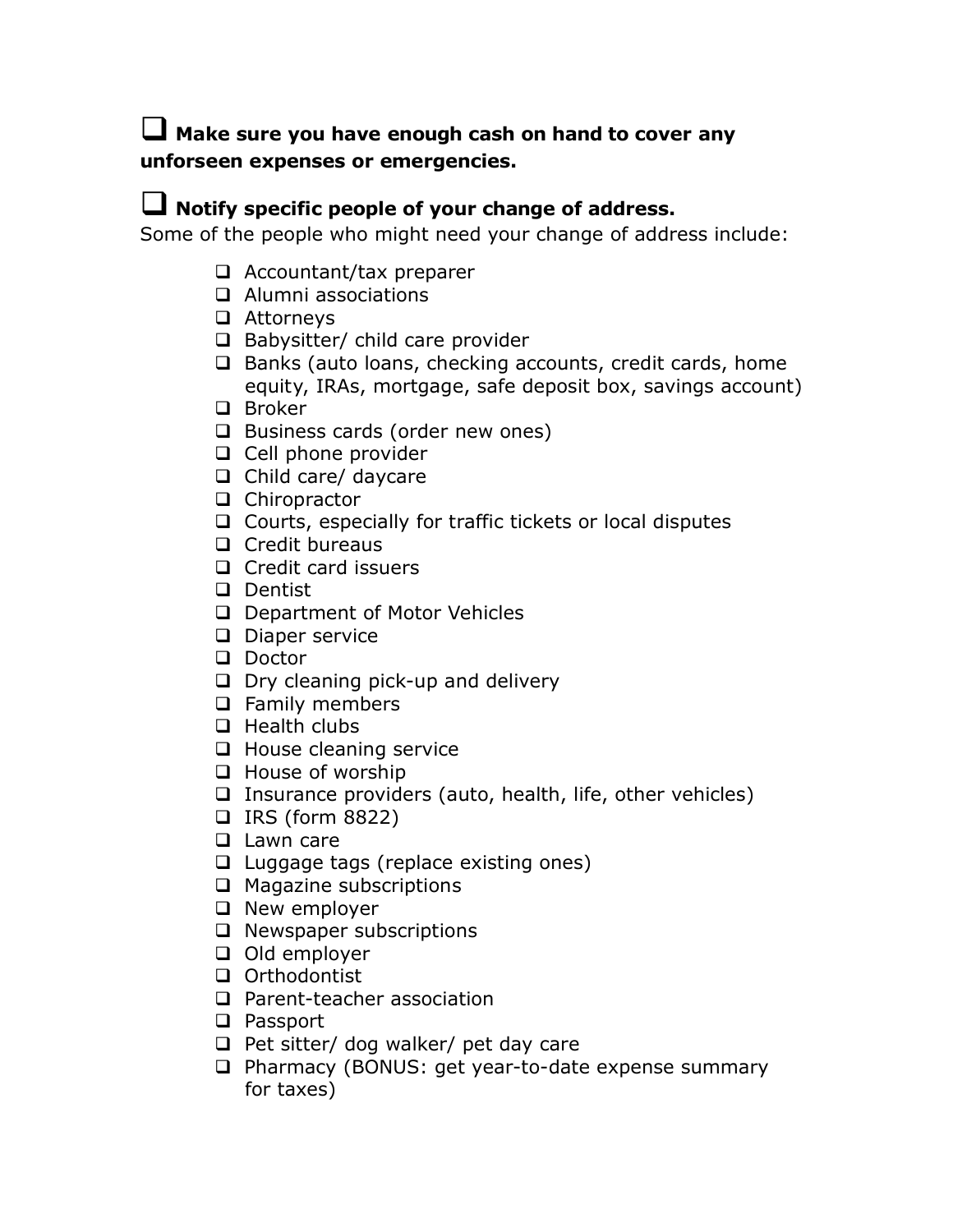- $\Box$  Physical therapist
- □ Physician (BONUS: get referral for new location)
- □ Post office
- $\Box$  Professional organizations
- $\Box$  Retirement plan holders
- $\Box$  Return address labels (order new ones)
- $\Box$  Schools: get copies of transcripts
- □ Snow removal service
- □ Social Security Administration
- $\Box$  Swimming pool maintenance (pool cleaning, pool opening or closing)
- $\square$  Swimming pool memberships
- □ Veterinarian: get vet records and recommendations
- □ Water delivery service

## **Resources**

#### **Hire movers or reserve the truck.**

Contact FRIENDS MOVING COMPANY at 1-888-794-0526 or 706-896- 7720. You can also email us at friendsmovingco@aol.com.

### **Get the essential moving supplies.**

At minimum, you will need:

- **Markers** to label boxes (preferably wide tip, dark color)
- Moving **boxes**
- Newsprint, packing peanuts or other **cushioning material**
- Packing **tape**
- **Scissors** or utility knife

For your convenience, FRIENDS MOVING COMPANY offers most of these supplies. Contact FRIENDS MOVING COMPANY at 1-888-794- 0526 or 706-896-7720. You can also email us at friendsmovingco@aol.com.

#### **Get or make <sup>a</sup> moving organizer.**

You can make a moving organizer for all your important notes, receipts, and important information by using:

- **3 Ring Binder**
- **Pocket dividers** to separate sections and hold important receipts
- **Paper** for keeping all your notes (3-holed graph paper is ideal for this).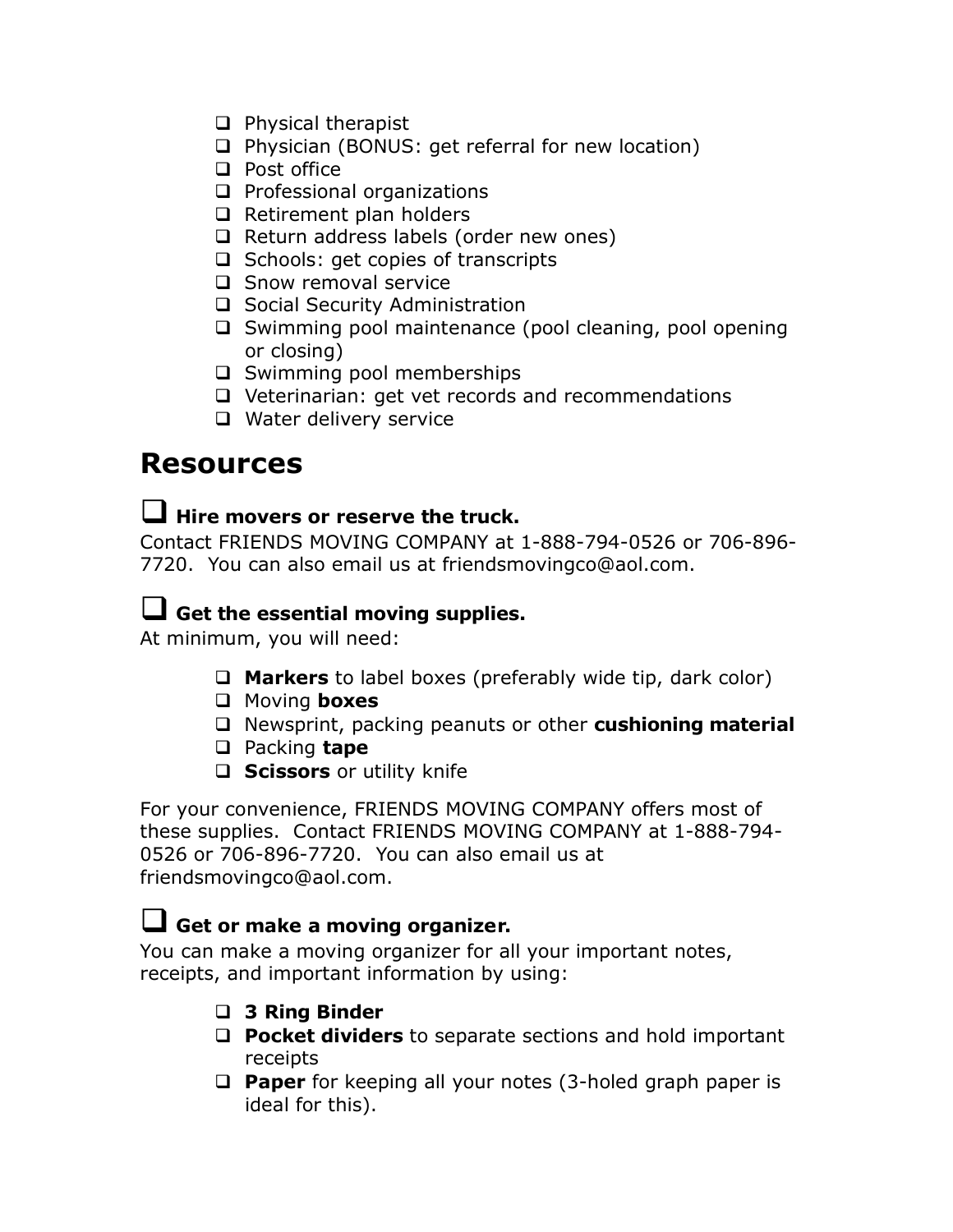## **Packing**

## **Start packing!**

For complete packing tips, see http://www.Movers-Edge.com/Packing-Tips-s/1.htm. NOTE: Almost everyone under-estimates how much time it takes to pack, so start early and leave plenty of extra time.

### **Separate cherished items from the non-essential.**

One of the biggest secrets of moving success is eliminating as many items from the move as possible. Donate items to charity, give them to friends, prepare them for a yard sale or throw them out.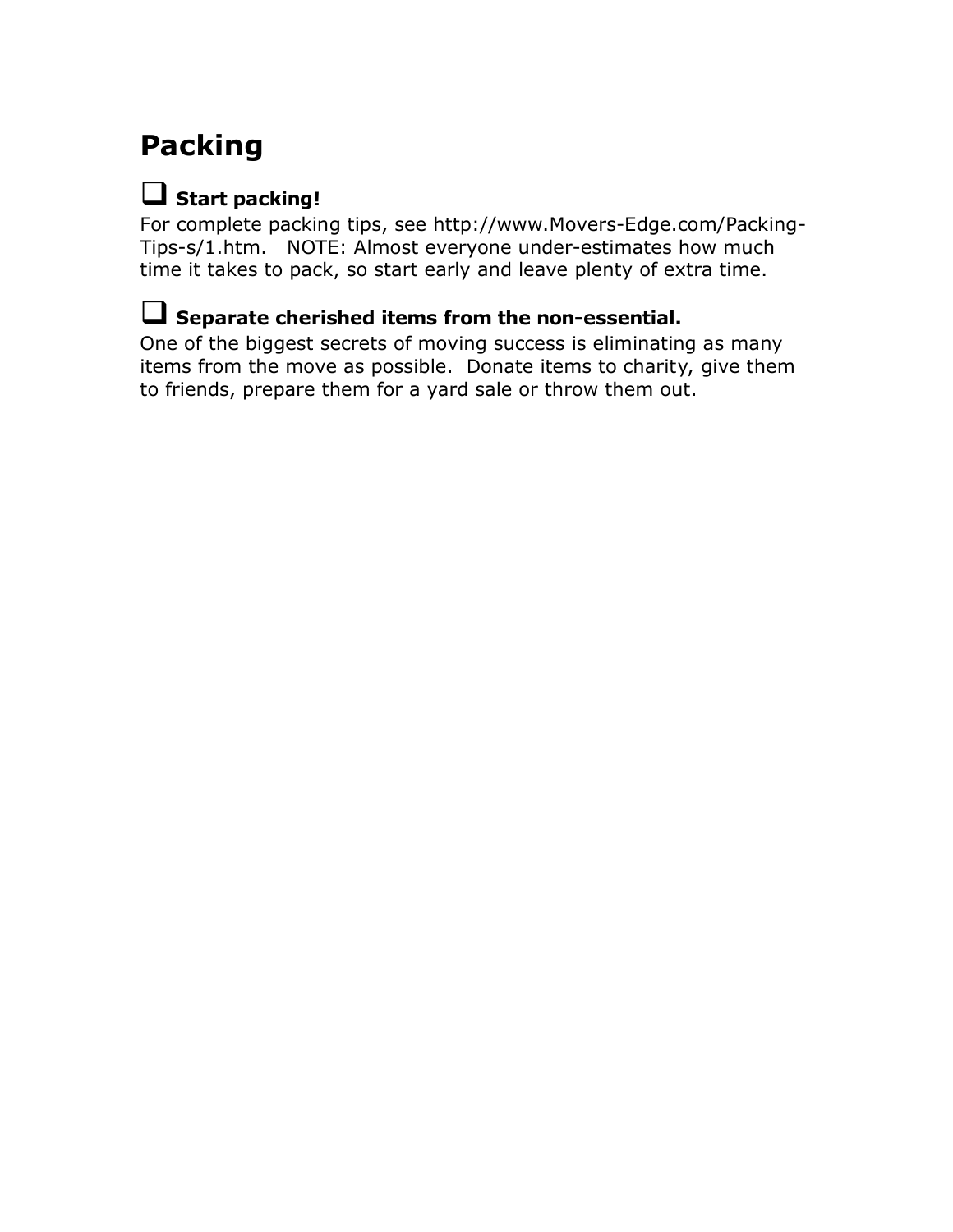# **2 Weeks Prior to Moving Day**

## **Organizing**

#### **Make arrangements to return items.**

- $\Box$  Cable/ satellite receiver boxes, remote controls, dishes
- □ Cable/DSL modems
- □ Carpet shampooer
- $\Box$  Clothing (borrowed)
- D DVD and video game rentals
- $\Box$  Library books (neighborhood and school)
- □ Tools (borrowed or rented)
- $\Box$  Trash cans/ recycle bins
- **U** Unwanted purchases

#### **Make arrangements to retrieve items.**

- $\Box$  Clothing at dry cleaners, tailors or in storage
- □ Clothing lent to friends
- $\Box$  Items at repair shops
- □ Tools lent to neighbors or friends

#### **Open bank accounts near your new address.**

You may want to open a new safe deposit box at the same time, and move all vital papers and/or jewelry into the box in advance. That way you don't have to worry about them on moving day.

## **Packing**

#### **Create one Open Me First box for specific rooms.**

You'll need to access certain packed items almost immediately after you arrive, and they need to be packed together in special boxes (one per room) and marked with either bright red markers or special stickers so you can spot them easily. The specific rooms are:

- Kitchen:
	- $\Box$  aluminum foil
	- $\Box$  break-proof or disposable flatware, cups, and plates
	- $\Box$  coffee maker (don't forget the filters!)
	- $\Box$  dish detergent
	- $\Box$  frying pan and spatula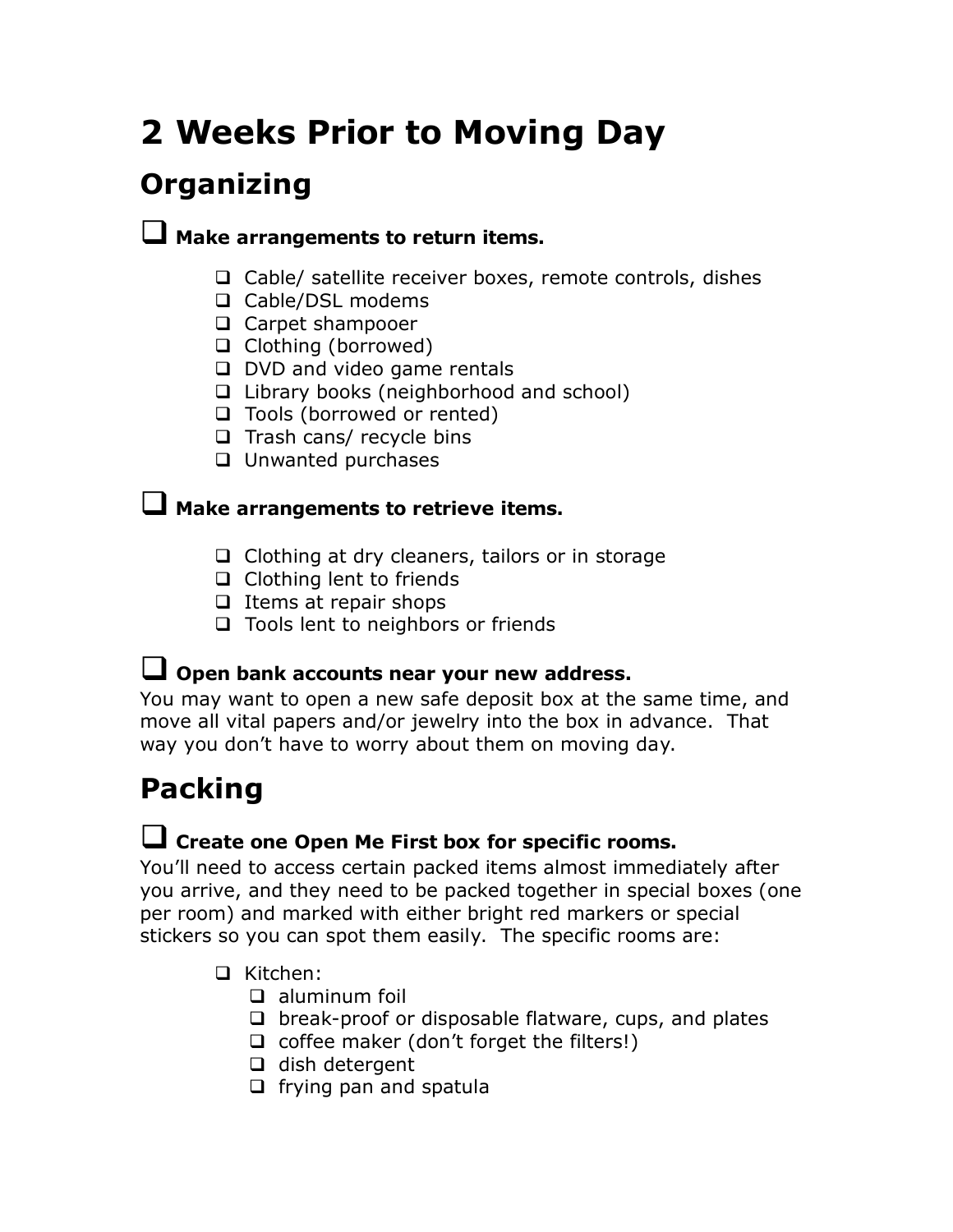- $\Box$  pet food and bowels
- $\Box$  scissors
- $\Box$  tea kettle
- □ Main Bathroom
	- $\Box$  bath mat
	- $\Box$  bath towels
	- $\Box$  first-aid kit (aspirin, band-aids, hydrogen peroxide)
	- $\Box$  hair dryer
	- $\Box$  shampoo
	- $\Box$  shower curtain and rings
	- $\Box$  soap
	- $\Box$  toothbrushes and toothpaste
- $\Box$  Tool room or drawer
	- $\Box$  batteries
	- $\Box$  duct tape
	- $\Box$  flashlight
	- $\Box$  flat-head screwdriver
	- □ hammer
	- $\Box$  level
	- □ Phillips-head screwdriver
	- $\Box$  picture hangers
	- $\Box$  tape measure
	- $\Box$  utility knife

#### **Finish packing for non-living rooms.**

You want to be completed for non-essential rooms such as the basement, garage, attic, utility rooms, etc. so you can focus on main living areas in the last weeks.

#### **Start eating perishable food from freezer and refrigerator.**

#### **Hold <sup>a</sup> yard sale.**

You might be surprised to learn that you can earn a few hundred dollars by selling non-essential items, earning you cash and making your move more efficient.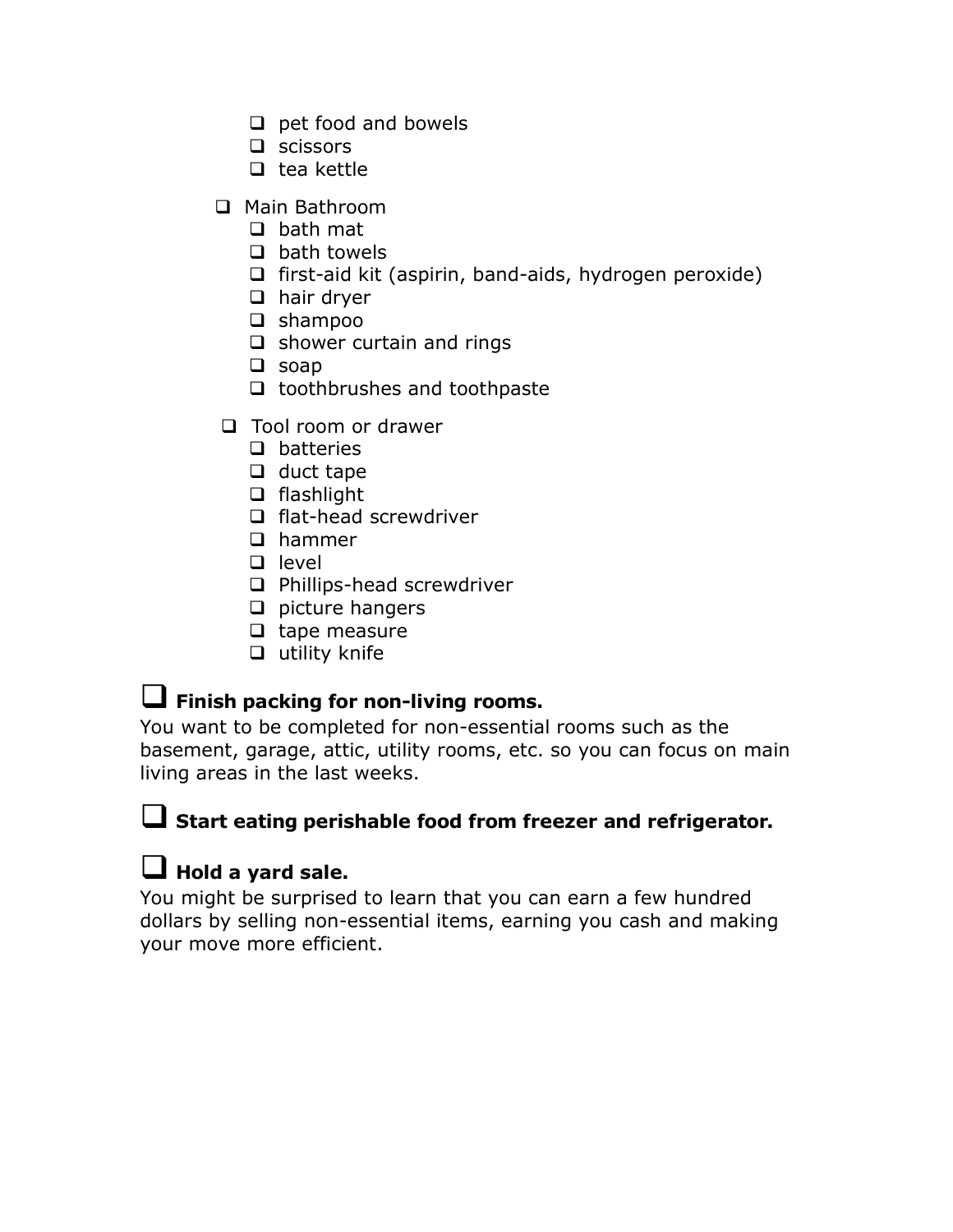# **1 Week Prior to Moving Day**

## **Organizing**

#### **Confirm start time, current home address and future home address with FRIENDS MOVING COMPANY.**

#### **Recruit friends for moving day madness.**

Having extra help for last-minute errands or helping to watch movers and answer questions can be invaluable.

#### **Make arrangements for child and/or pet sitting.**

Having small children and pets watched on Moving Day can eliminate a lot of stress and confusion on the big day, especially while taking care of all the other important details.